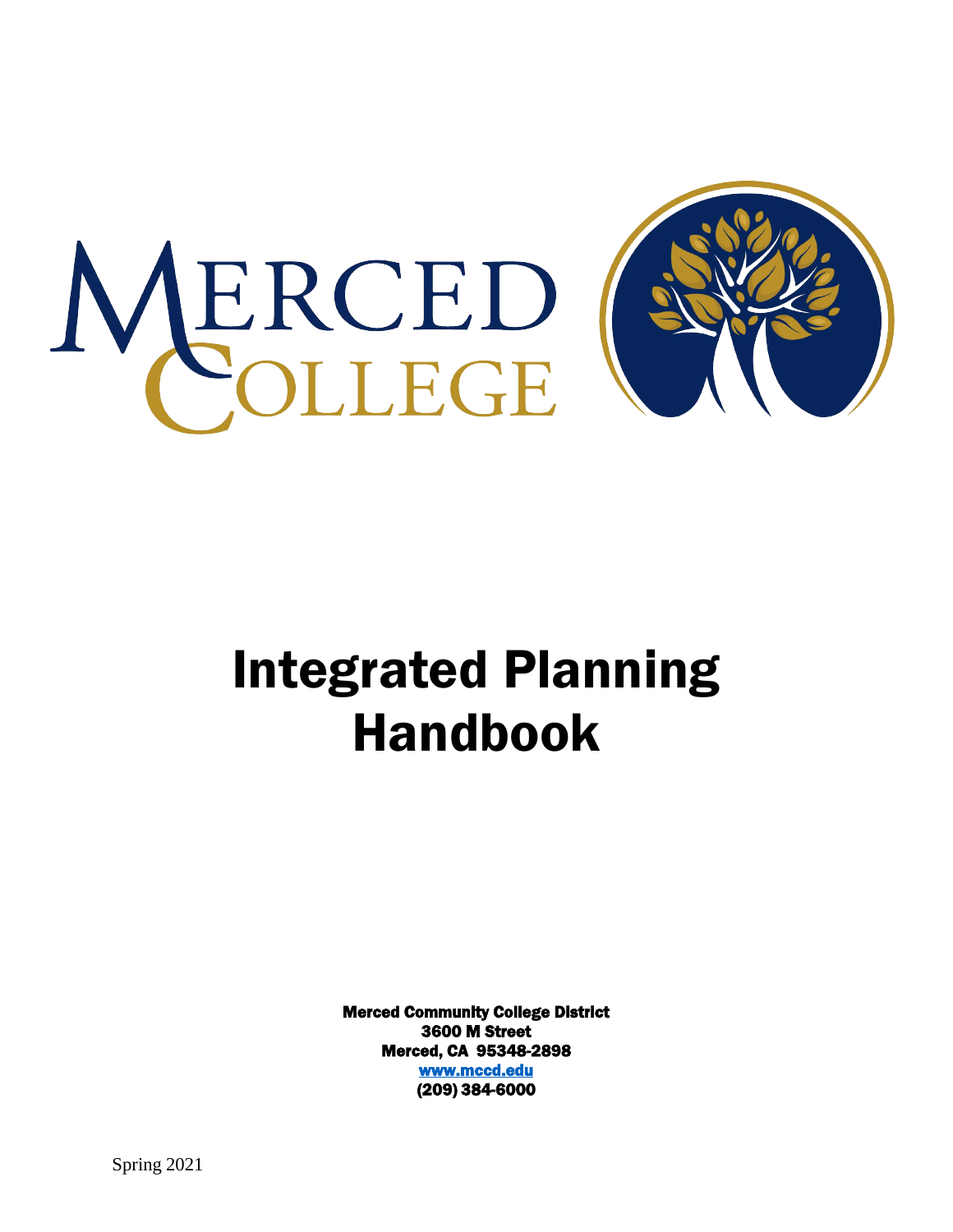# Integrated Planning

## **Table of Contents**

## [Introduction](#page-2-0)

Purposes, scope, and structure of [Integrated](#page-2-1) Planning and Program Review

[Overview of the Integrated Planning and Program Review Cycle](#page-4-0)

[Organizational](#page-5-0) chart

Step 1: EMPC goal [development](#page-5-0)

Step 2: Annual component goal [development](#page-6-0)

[Step 3: Program review focus on institutional goals](#page-6-1)

Step 4: Program review [committee](#page-6-2) analysis

[Step 5: Institutional administrative review](#page-7-0)

**Step [6: Resource](#page-7-1) Allocation** 

[Step 7: Superintendent/President board presentation](#page-8-0)

Step [8: Implementation of action plans](#page-8-1)

[Step 9: Accountability review](#page-8-2)

[Integrated Planning Model](#page-7-2)

Planning [Calendar](#page-9-0)

- [Steps](#page-9-0)
- [Multi-year cycle Calendar](#page-10-0)

[Major Planning Committee Calendars](#page-11-0)

Review and [revision](#page-14-0) of the process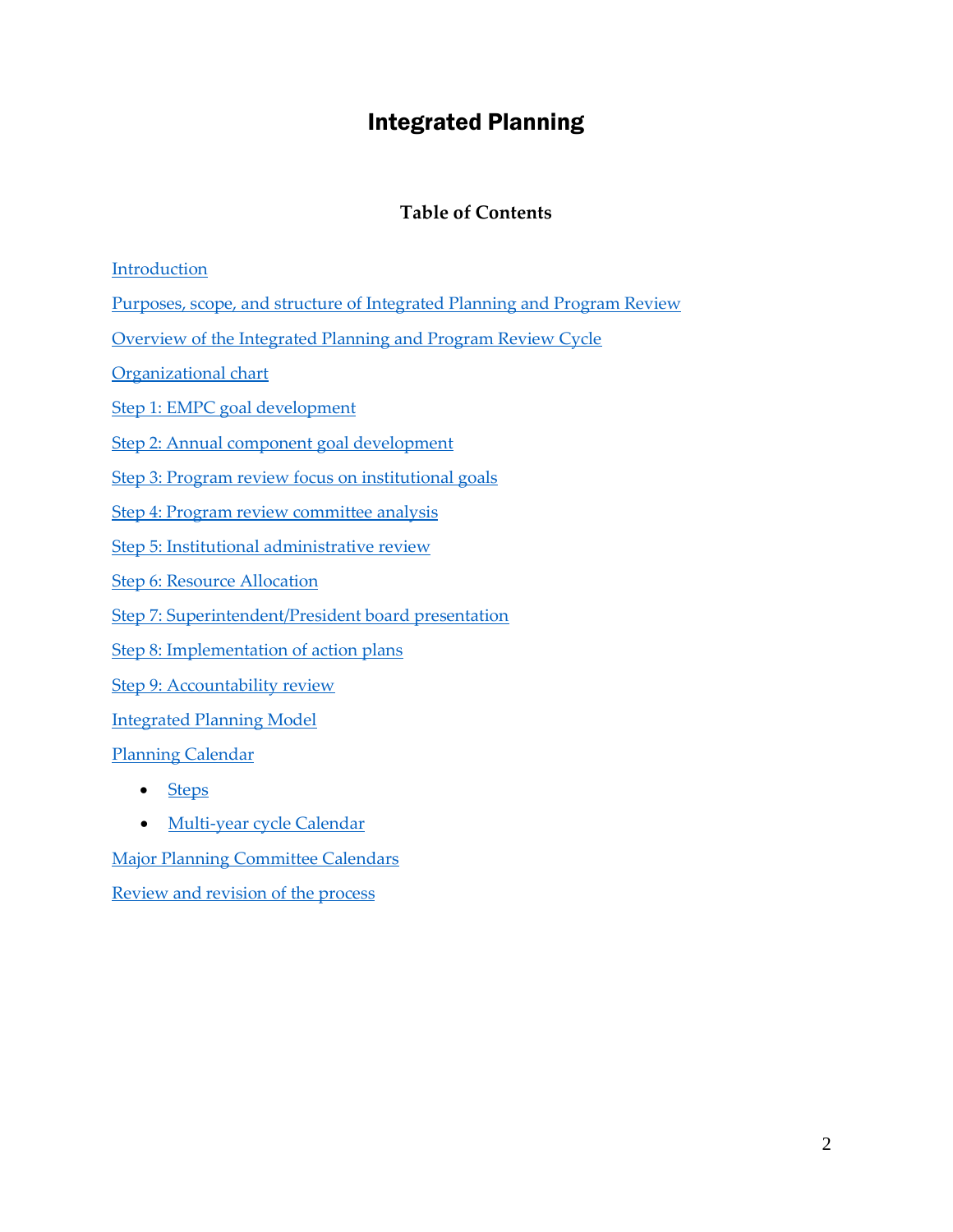## <span id="page-2-0"></span>Introduction

The purposes of this Integrated Planning Handbook are to:

- Describe the purposes, scope, and structure of the integrated planning process;
- Provide an overview of the integrated planning process;
- Describe the institutional goal development process that connects program review, the strategic plan, and the ILOs;
- Explain the integrated planning cycle and the steps in it;
- Provide calendars for integrated planning participants;
- Explain how review and revision of the integrated planning process occurs within the District.

This Integrated Planning Handbook is reviewed and revised as needed by the

Educational Master Planning Committee (EMPC) or in response to users' requests for clarification and enhancement.

## <span id="page-2-1"></span>Purposes, scope, and structure of Integrated Planning

## **Purposes**

The fundamental purpose of ongoing, integrated planning and program review is to maintain and if possible improve the effectiveness of every college program and service and of the institution as a whole, based on the results of regular, systematic assessment. The ultimate beneficiaries of integrated planning and program review are our students and the community we serve.

A secondary purpose of the process is to focus available resources—such as staff time, budget, technology, space—on the achievement of goals and objectives intended to maintain or improve effectiveness. Achieving some objectives requires resources over and above what is available, which means that a resource request is necessary. But achieving other goals requires no extra resources—only the reallocation of existing ones.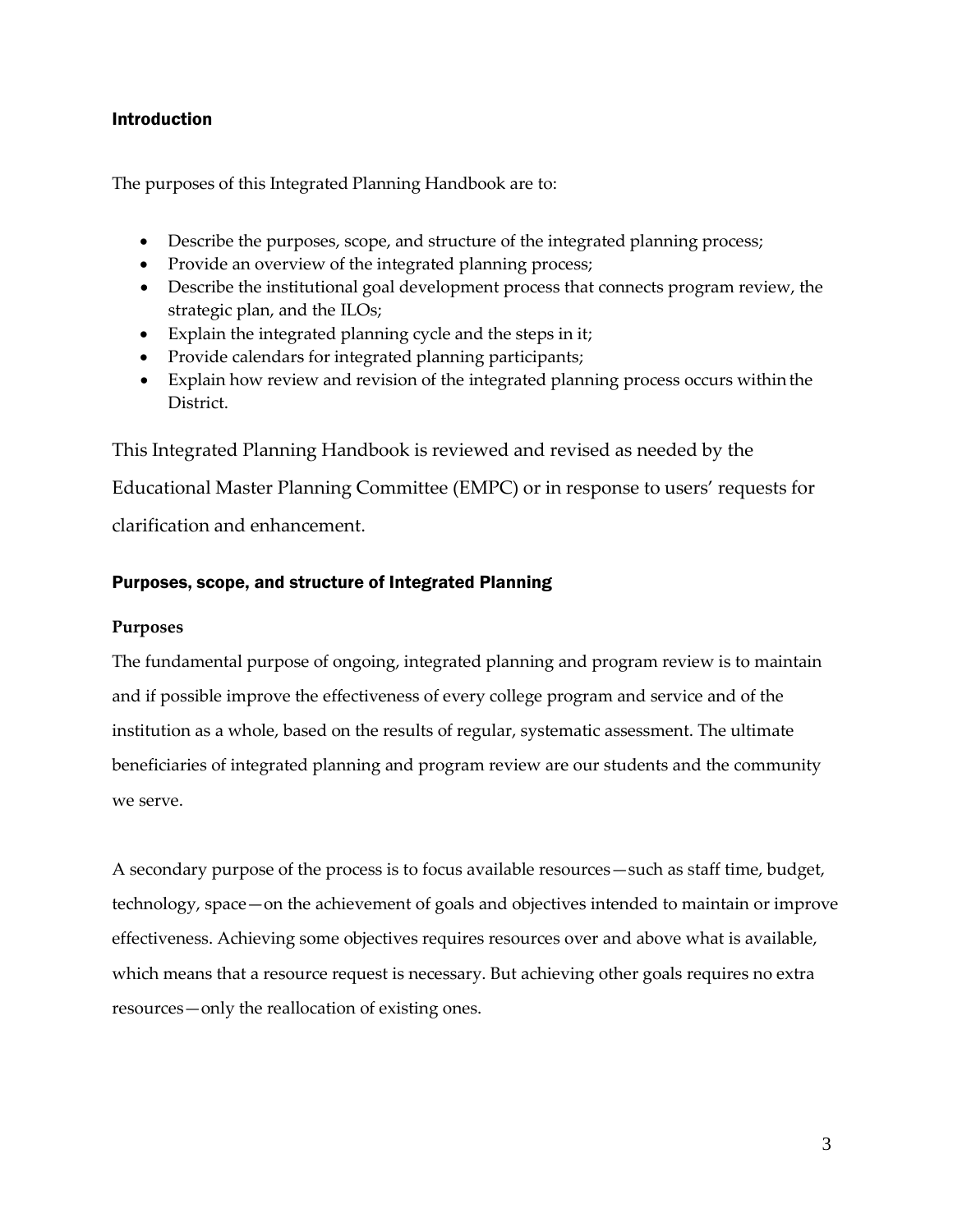## **Scope**

The planning and program review process applies to every part of every college division (Instruction, Student Services, Administrative Services, and President's Office).

## Organizational Chart-Planning Structure

**ASMPC—**Administrative Services Master Planning Committee **EMPC—**Educational Master Planning Committee **IMPC—**Instructional Master Planning Committee **PROAC –** Program Review Outcomes and Assessment Committee **SAC—**Standing Accreditation Committee **SSMPC—**Student Services Master Planning Committee

> *Evaluating and recommending improvements to the Participatory Governance Handbook.*

## **Structure**

The Educational Master Planning Committee (EMPC) coordinates the planning process. The Program Review Outcomes Assessment Committee (PROAC) is responsible for coordinating the program review process. The responsibilities of major committees involved in the process are given below.

College Council is responsible for the following:

- In consultation with EMPC, evaluating the integrated planning process and recommending improvements to the process;
- Evaluating and recommending improvements to the Participatory Governance *Handbook*.

EMPC is responsible for the following:

- Monitoring the progress of the integrated planning process;
- Assisting with the process for developing and monitoring progress of the Strategic Plan goals;
- Ensuring the development of goals within the master planning committees align with the Strategic Plan goals;
- Reviewing the prioritization of resource allocation requests;
- Making recommendations to the Superintendent/President on college-wide resource allocation priorities;
- Ensuring that the vice presidents report on the progress made within their areas;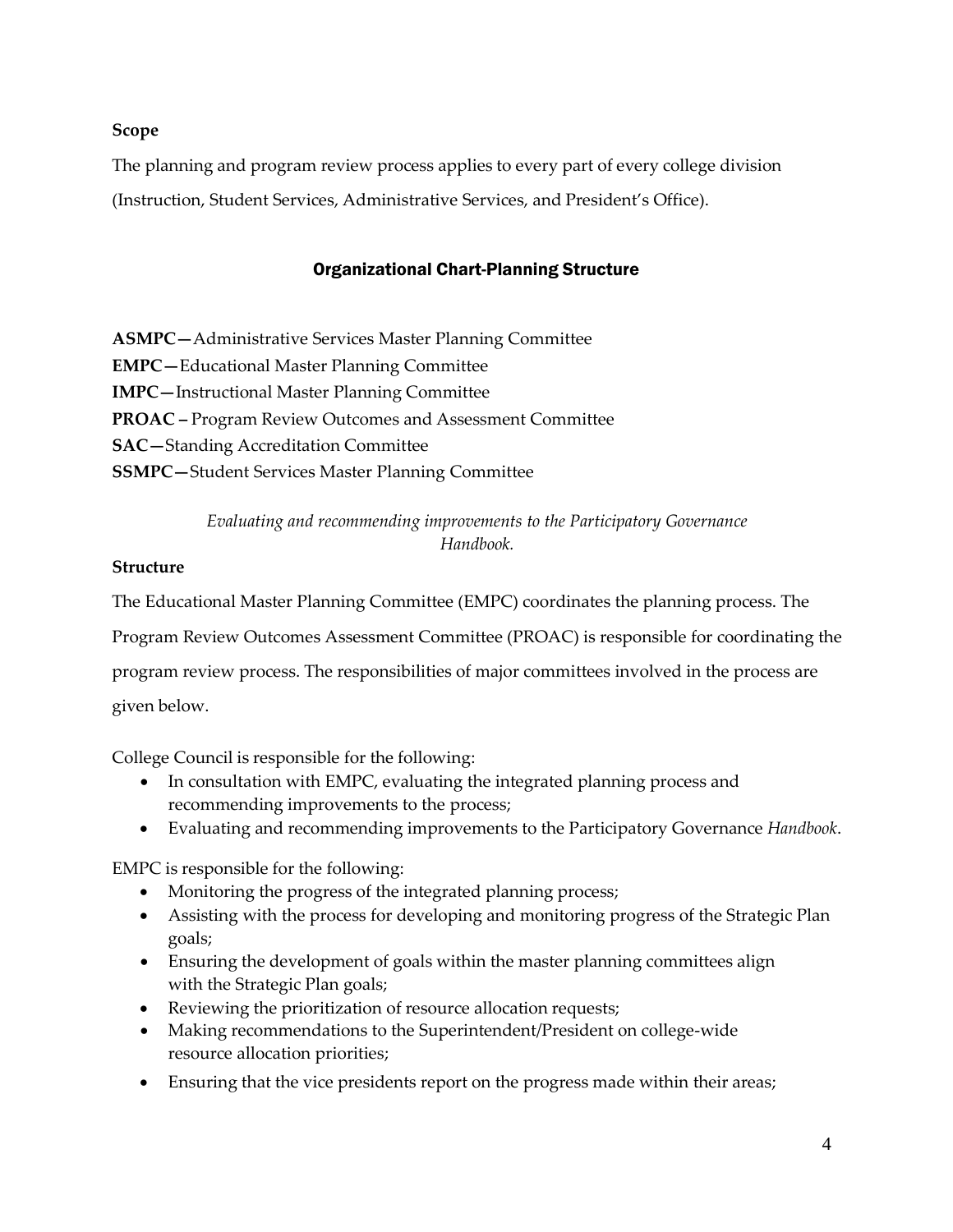- In consultation with the College Council, evaluating the integrated planning process and recommending improvements to the process and the Planning and Program Review *Handbooks*.
- Monitoring progress on Strategic Plan goals and objectives

\*EMPC is co-chaired by the Vice President of Student Services or the Vice President of Instruction, on an alternating basis, and the Academic Senate president. EMPC membership includes representatives from the master planning committees, faculty, classified professionals, students, and management.

\*The master planning committees are co-chaired by the applicable vice president and a member selected by the committee. Master planning committees are participatory-governance committees and as such have representation from all campus constituent groups. For more information on the master planning committees, see the Participatory Governance *Handbook*. Masterplanning committee records are maintained by the respective vice presidential offices and are available for review on the portal. Master Planning Committees are responsible for the following:

- Developing goals that are consistent with Strategic Planning goals but that also emphasize student learning, the student educational experience, or institutional effectiveness from the perspective of that area
- Prioritizing resource requests that apply to their respective planning areas
- Evaluating their roles in the integrated planning process

PROAC is responsible for the following:

- Maintaining the documents utilized in the program review process;
- In consultation with EMPC, updating the Program Review *Handbook*, which describes the program review process;
- Recommending professional development related to the program review process;
- Evaluating the program review forms, rubrics, and process, and implementing improvements on a continual basis;

<span id="page-4-0"></span>\*PROAC is co-chaired by the Dean of Institutional Effectiveness and a program review coordinator chosen by the committee.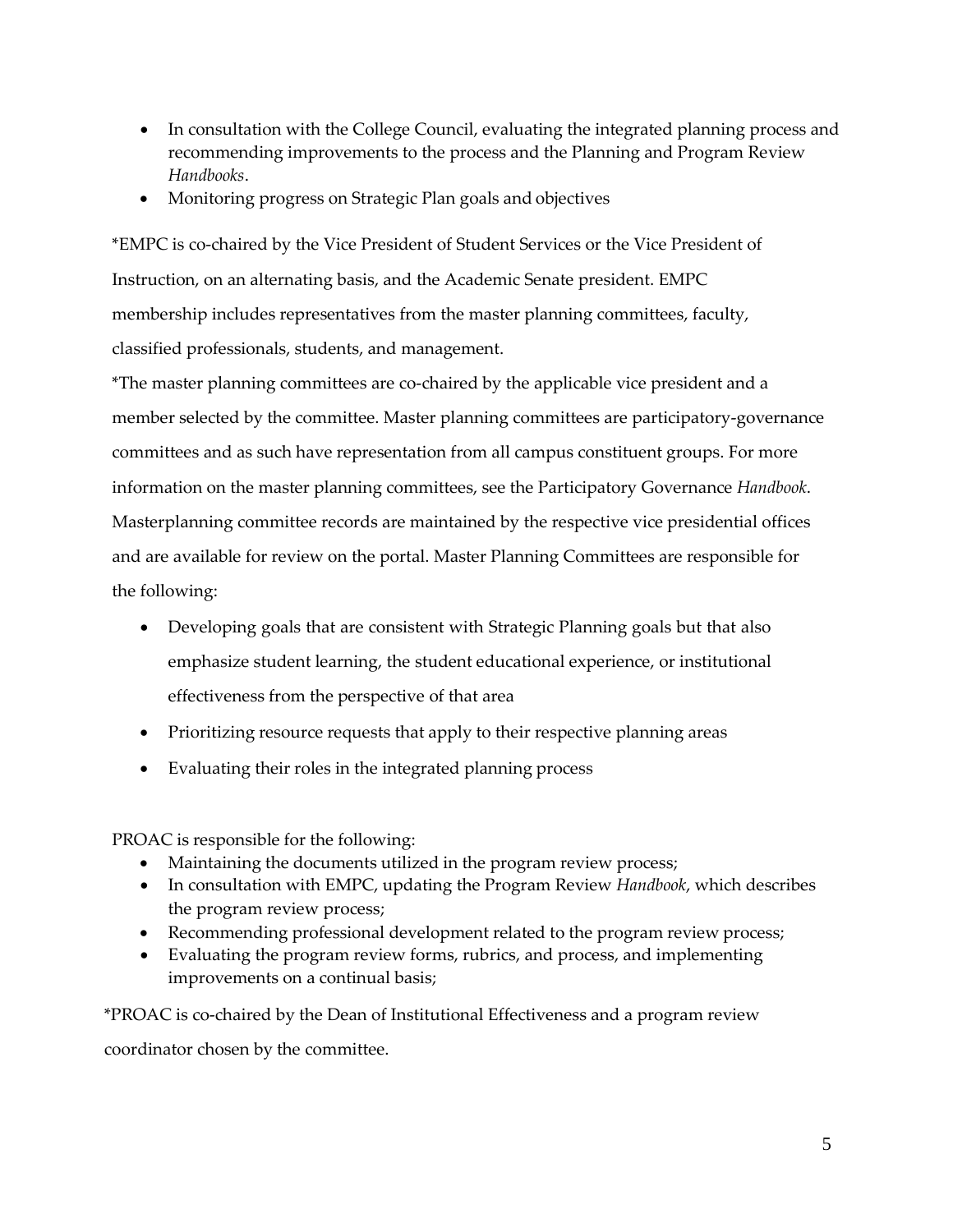<span id="page-5-0"></span>

## Overview of the Integrated Planning and Program Review Cycle

A detailed description of the major committees involved in integrated planning and other participatory-governance activities is available in the Participatory Governance Handbook.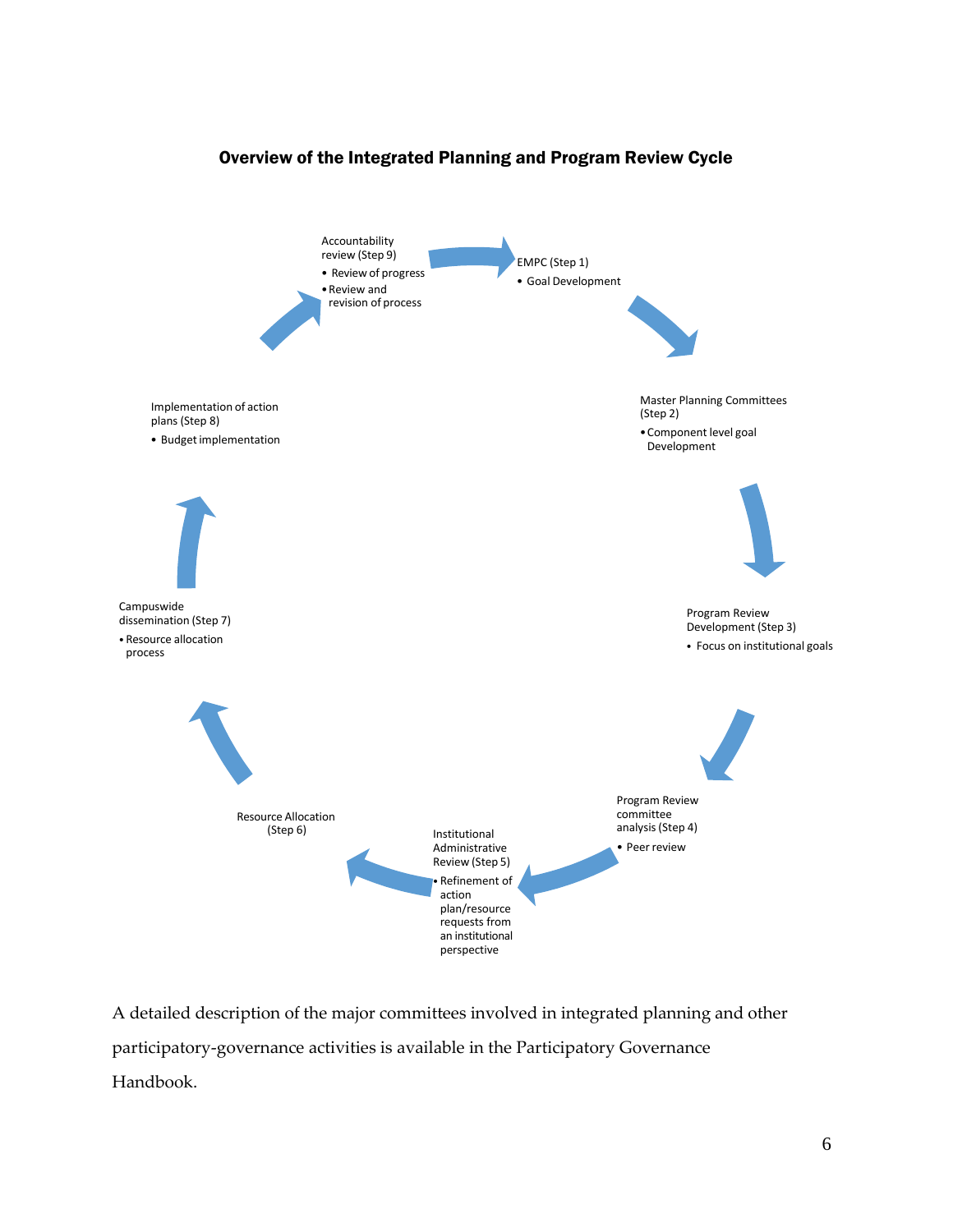#### Step 1: EMPC goal development

EMPC is the "umbrella" master planning committee and, thus, adopts the institution's goals and objectives. EMPC annually reviews and monitors the Educational Master Plan and Strategic Implementation Plan for Merced College. EMPC coordinates with Master Planning Committees for progress updates and information regarding the EMP and SIP

#### <span id="page-6-0"></span>Step 2: Annual goal development

Goals are generated by the master planning committees and should be linked and integrated with the goals and objectives of the Educational Master Plan (EMP) and Strategic Implementation Plan (SIP).

The goals will lead to college-wide program improvements aligned with area improvement needs and with the college mission, strategic plan, institutional learning outcomes and master plan documents.

The college divisions, composed of Instruction, Administrative Services, Student Services, Human Resources, and Information Technology Resources are involved in development of goals through their respective participatory governance committees.

#### <span id="page-6-1"></span>Step 3: Program review focus on Strategic Plan goals

#### **Purpose of Program Review**

<span id="page-6-2"></span>Program review is a process that assesses programs, identifies necessary adjustments, and implements changes in order to improve student learning and success and program effectiveness. This is a continuous cycle. For more details see the Program Review Handbook.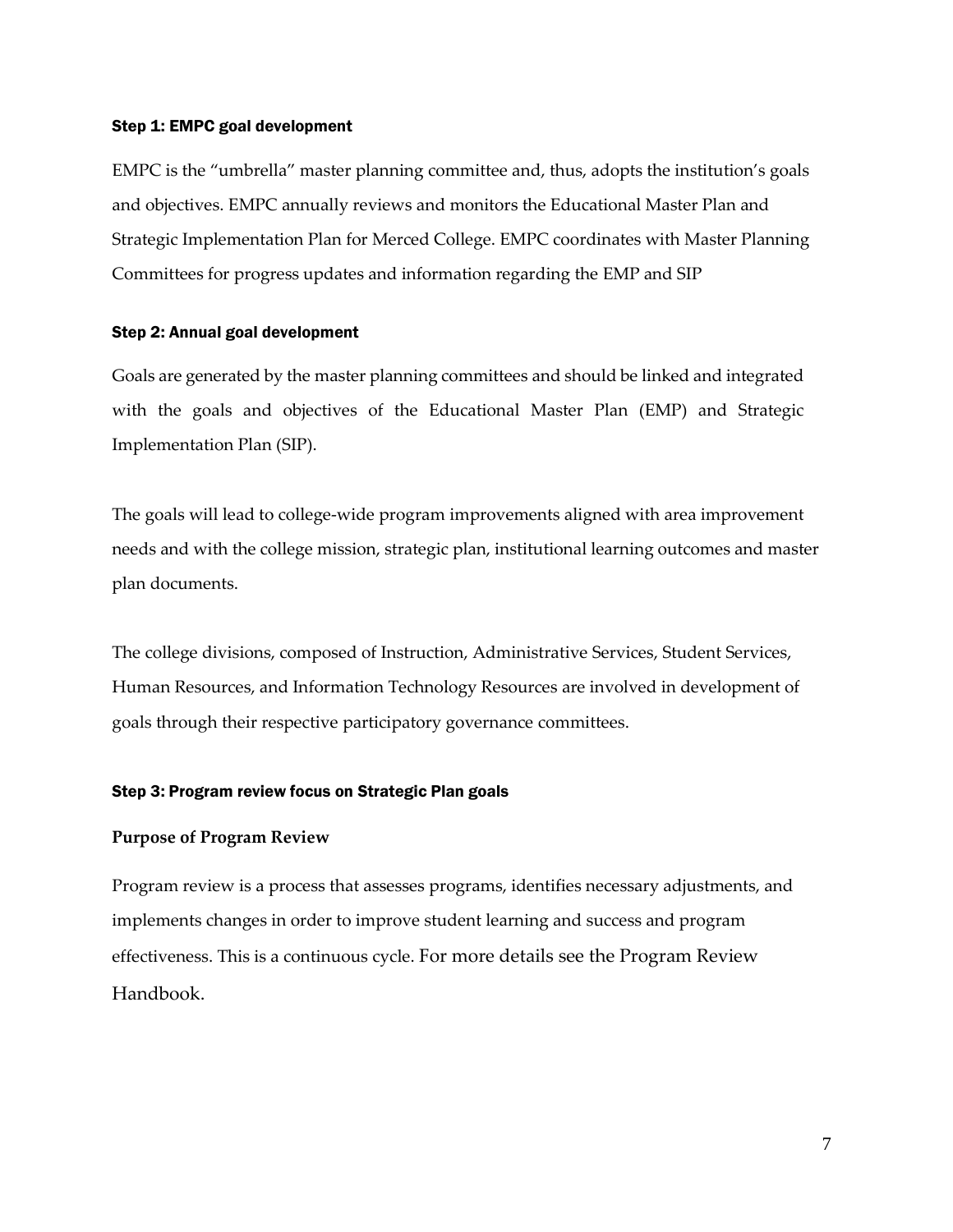#### Step 4: Program Review Committee analysis

#### **Receiving and Reviewing the Program Review Report**

- Each program will develop a program review, that addresses the questions delineated in the Program Review *Handbook.*
- Necessary revisions are made and final program reviews are submitted to the appropriate master planning committees.

## <span id="page-7-0"></span>Step 5: Institutional Administrative Review

Merced College's institutional administrative review process is designed to confirm the feasibility of the action plans contained in the program reviews. The process also ensures that the final list of priorities based on the action plans and resource requests (see Step 6) is aligned with the Strategic Implementation Plan and the Educational Master Planning goals.

The college divisions use their own processes to complete reviews and provide input that helps guide the master planning committees' prioritization of resource allocation requests. Details are available in the Program Review Handbook.

#### <span id="page-7-1"></span>Step 6: Resource Allocation

<span id="page-7-2"></span>After approval by the respective program review committees (ASPRC, PROAC, and SSPROC), the resource allocation requests submitted in program reviews are prioritized by each master planning committee (**Figure 6.1**). An updated resource allocation prioritization list is forwarded for review to the vice presidents, who have each been a part of the discussion. The vice presidents then merge all requests into one list for EMPC. Additionally, members of cabinet place planned expenditures on this newly merged list,as necessary.

The list is presented, discussed, and voted on at EMPC. The vice presidents present their findings to EMPC and College Council as needed; both bodies review and approve the categorized list before making a recommendation to the Superintendent/President for final approval. The Superintendent/President then presents the list to the Board of Trustees. It is important to note that the faculty hiring prioritization process is separate from the resource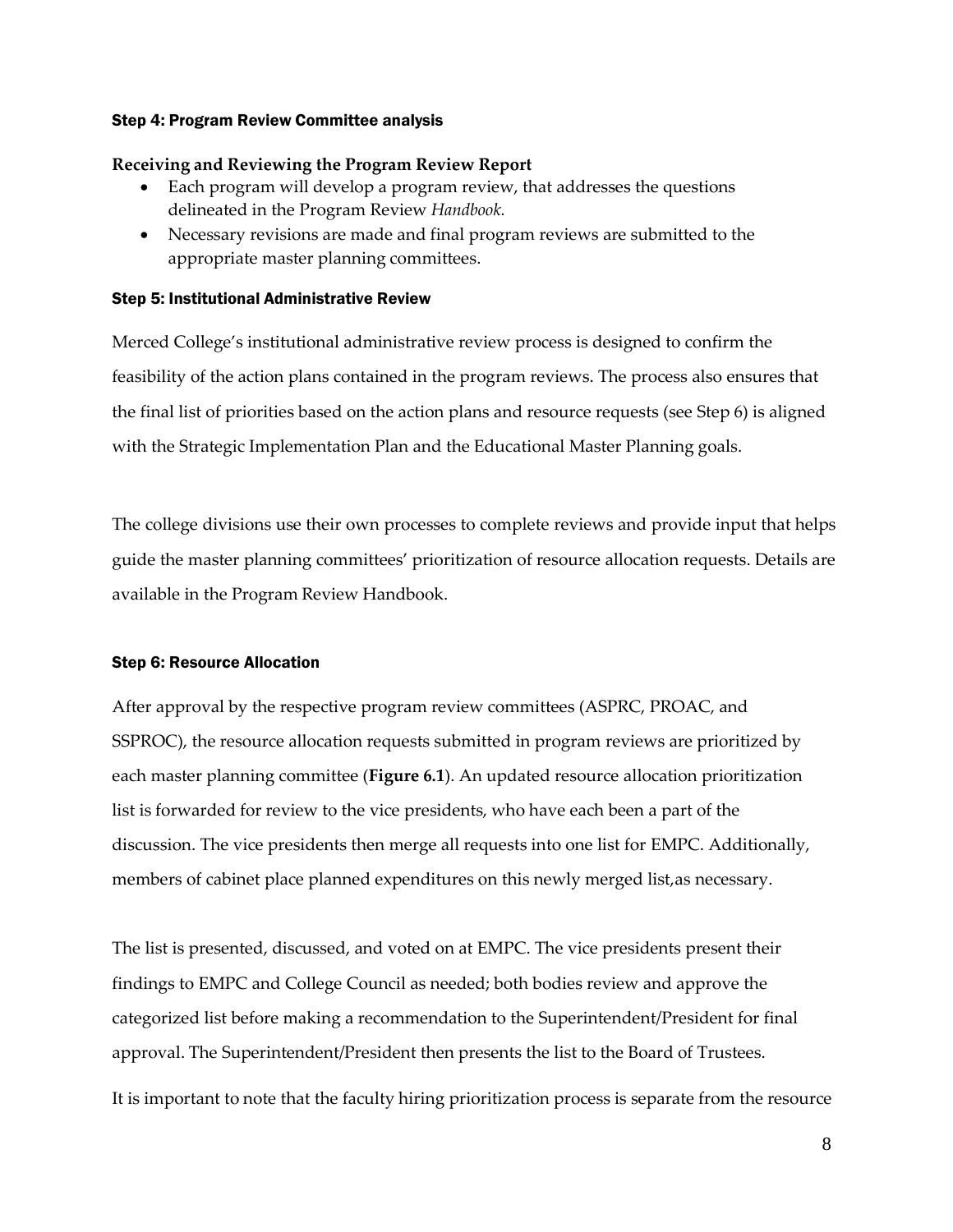allocation process outlined here.

For specifics on resource allocation refer to the master planning committee responsibilities.

## <span id="page-8-0"></span>Step 7: Board of Trustees presentation

As the budget is being developed, budget assumptions are presented to Budget Committee and EMPC. The Superintendent/President (typically delegated to the Vice President of Administrative Services) presents the District's tentative and final budgets to the Budget Committee, EMPC, and the Board of Trustees each year.

## <span id="page-8-1"></span>Step 8: Implementation of Program Review

Beginning on July 1, programs begin implementation of their program reviews.

## <span id="page-8-2"></span>Step 9: Accountability review

Beginning in the spring, the vice presidents report to the Educational Master Planning Committee (EMPC) and the College Council on the progress of the Strategic Implementation Plan.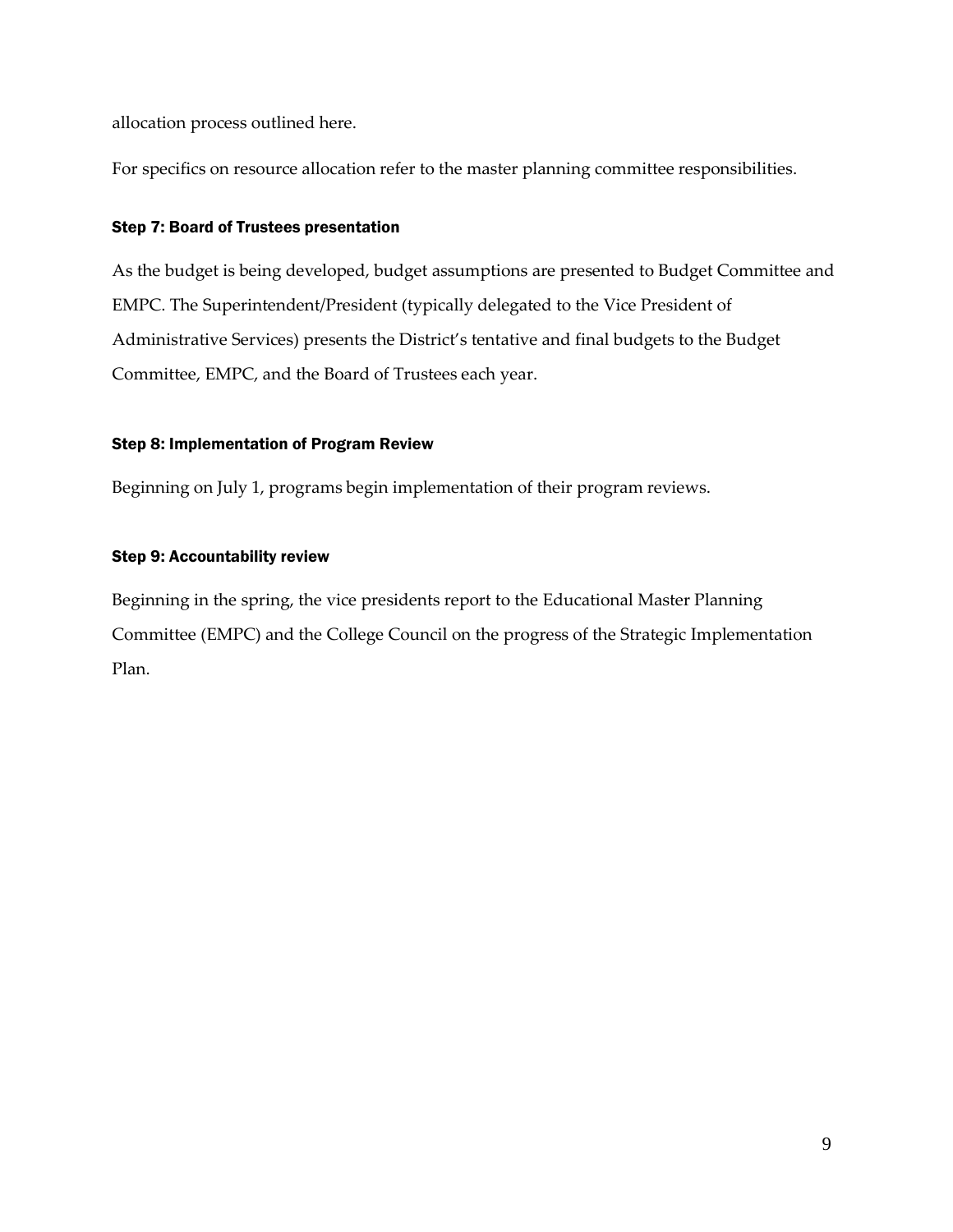## Planning Calendar Steps

<span id="page-9-0"></span>

|                        | Timeline<br><b>Integrated Planning Step Calendar</b>                                                                                                                                                                                                                                                                                                                    |                                                       |  |
|------------------------|-------------------------------------------------------------------------------------------------------------------------------------------------------------------------------------------------------------------------------------------------------------------------------------------------------------------------------------------------------------------------|-------------------------------------------------------|--|
| Step<br>1              | <b>EMPC Initiates Goal Development Process</b><br>Multi-year mission and goal emphasis; Committee shares<br>with the College Council<br>Review EMP and SIP goals for academic year<br>Utilize Educational Master Plan, Strategic Implementation<br>Plan; the Board of Trustees is informed about<br>goal development<br><b>Master Planning Committees Develop Goals</b> | August-September<br>October-November                  |  |
| Step<br>$\overline{2}$ | Instruction (IMPC), Administrative Services (ASMPC), and<br>StudentServices (SSMPC)                                                                                                                                                                                                                                                                                     |                                                       |  |
| Step<br>3              | Program Review development, consistent with EMP and SIP<br>goals<br>Program Reviews are created<br>Program Review/resource requests are consistent with<br><b>EMPand SIP</b>                                                                                                                                                                                            | Completed March-<br>August                            |  |
| Step<br>$\overline{4}$ | Program Review committee analysis<br>Analysis and peer review by the applicable program review<br>committees<br>Committees give feedback to refine proposed plans<br>٠<br>(SSPROC, ITSPRC, PROAC, and ASPRC)                                                                                                                                                            | March/April/May<br>SSPROC, ASPRC:<br>June/July/August |  |
| Step<br>5              | <b>Institutional Administrative Review</b><br>Confirms feasibility of program review requests before<br>final priority of resource requests is established<br>Refines priorities for resource requests from an<br>institutional perspective                                                                                                                             | August-September                                      |  |
| Step<br>6              | <b>Resource Allocation</b><br>Planning committees prioritize requests within the college<br>divisions<br>Faculty Hiring prioritization process occurs                                                                                                                                                                                                                   | September-November                                    |  |
| Step<br>7              | Superintendent/President presents to the Board of Trustees, if there are<br>proposed resource allocations<br>Results of the process are announced to College Council and<br><b>EMPC and disseminated campus wide</b>                                                                                                                                                    | May/June                                              |  |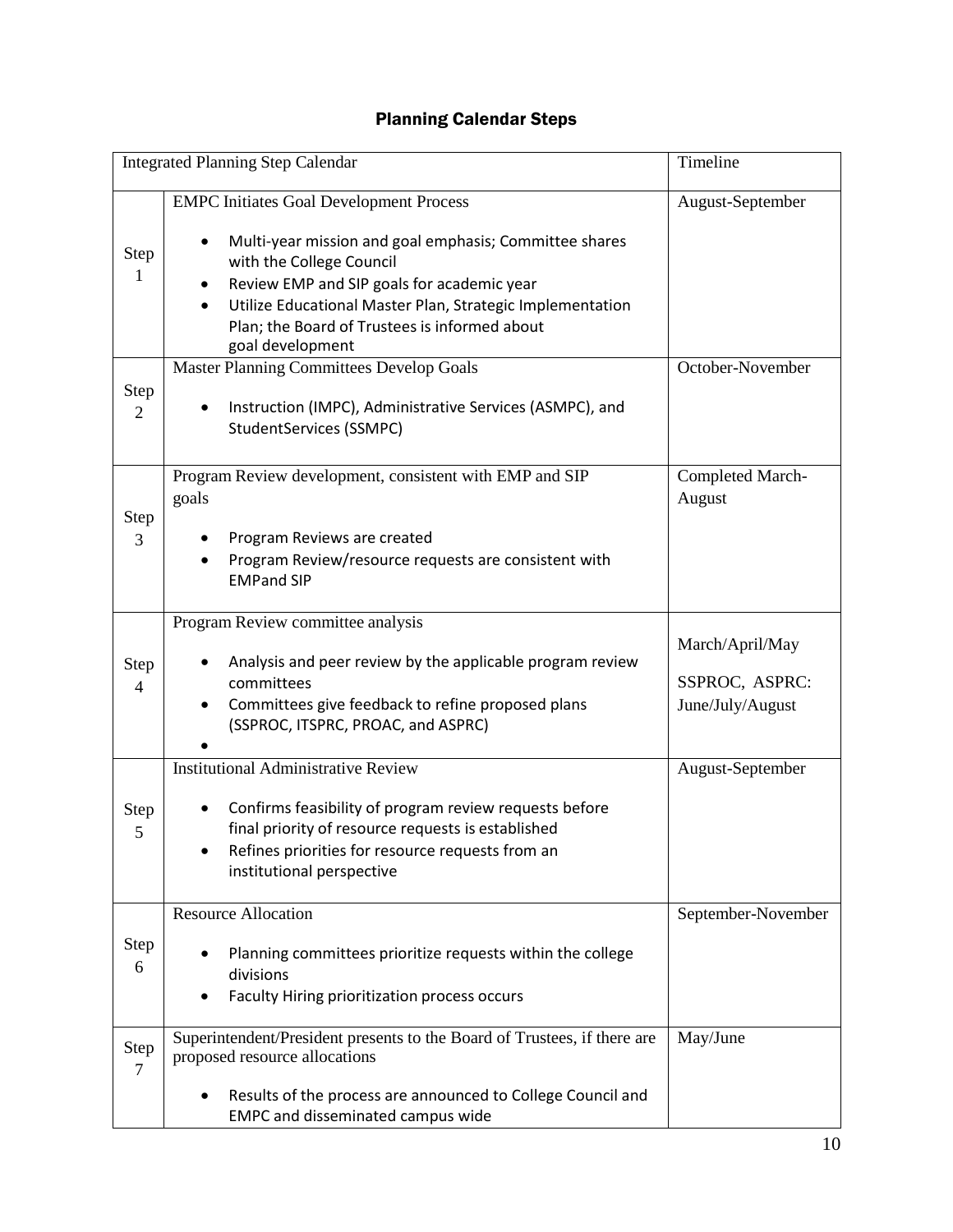<span id="page-10-0"></span>

|                  | <b>Implementation of Program Review</b>                                                                                                                                                                                                                                                                                  | July      |
|------------------|--------------------------------------------------------------------------------------------------------------------------------------------------------------------------------------------------------------------------------------------------------------------------------------------------------------------------|-----------|
| <b>Step</b>      |                                                                                                                                                                                                                                                                                                                          |           |
| 8                | Resource allocation requests are implemented and money<br>$\bullet$                                                                                                                                                                                                                                                      |           |
|                  | is spent from the budget on new infrastructure,                                                                                                                                                                                                                                                                          |           |
|                  | equipment, personnel, etc.                                                                                                                                                                                                                                                                                               |           |
|                  | Deans/managers document progress to report to VPs<br>$\bullet$                                                                                                                                                                                                                                                           |           |
|                  | Accountability review                                                                                                                                                                                                                                                                                                    | April/May |
| <b>Step</b><br>9 | VPs report on the progress of the program review cycle toward<br>$\bullet$<br>achievement of the EMP/SIP to EMPC<br>Review and revision of the integrated planning process and<br>$\bullet$<br>the Handbook<br>Committees complete self-assessments, including questions<br>$\bullet$<br>relating to integrated planning |           |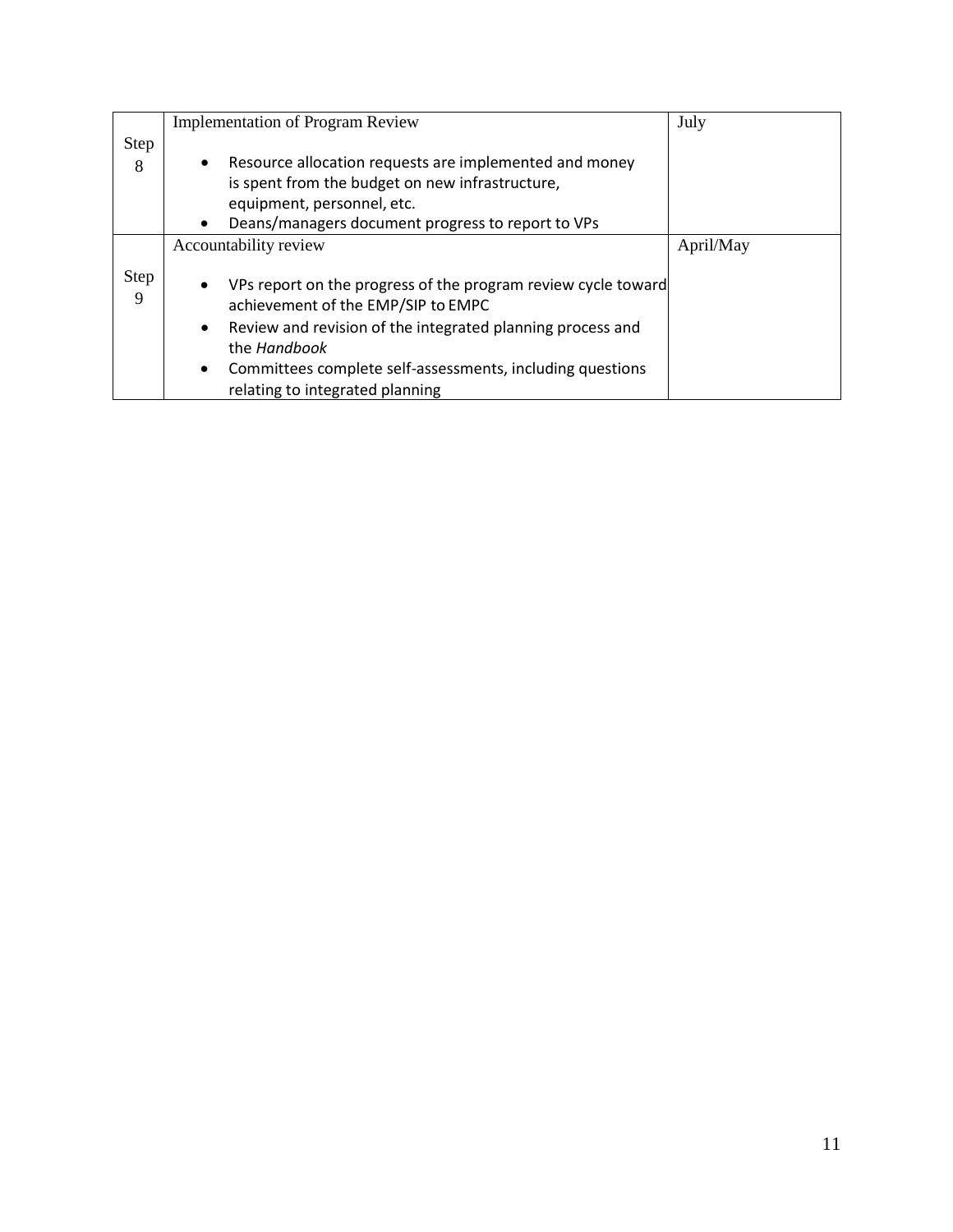# Major Planning Committee Calendars

<span id="page-11-0"></span>

|           | <b>EMPC Calendar</b>                                                                                              |
|-----------|-------------------------------------------------------------------------------------------------------------------|
| July      |                                                                                                                   |
| August    | <b>EMPC Goal Alignment? (Step 1)</b>                                                                              |
|           | Multi-year mission and goal emphasis<br>$\bullet$                                                                 |
|           | Committee shares with the College Council<br>$\bullet$                                                            |
|           | Utilize Educational Master Plan and Strategic Plan, to align annual planning                                      |
|           | <b>Other Planning Activities:</b>                                                                                 |
|           | <b>EMPC meets quarterly</b><br>$\bullet$                                                                          |
|           | Master planning committees schedule first meeting for first week in September<br>$\bullet$                        |
|           | Budget Committee reports budget (including assumptions) to EMPC for<br>$\bullet$<br>information                   |
| September | <b>EMPC Goal Alignment is completed (Step 1)</b>                                                                  |
| October   |                                                                                                                   |
| November  | <b>Resource Allocation (utilizing PR from previous year) (Step 6)</b>                                             |
|           | EMPC reviews requests submitted by VPs and communicates back to<br>٠                                              |
|           | appropriate master planning committees                                                                            |
| December  | <b>Resource Allocation (utilizing PR from previous year) (Step 6)</b>                                             |
|           | EMPC reviews and approves initial prioritization for resource requests.                                           |
| January   | <b>Other Planning Activities</b>                                                                                  |
|           | Master planning committees resume meetings:<br>٠                                                                  |
|           | Budget Committee reports budget (including assumptions) to EMPC for<br>$\bullet$<br>information                   |
|           | Programs are informed by the appropriate master planning committee of the<br>$\bullet$<br>resource request status |
|           |                                                                                                                   |
| February  | Resource Allocation (utilizing PR from previous year) (Step 6)                                                    |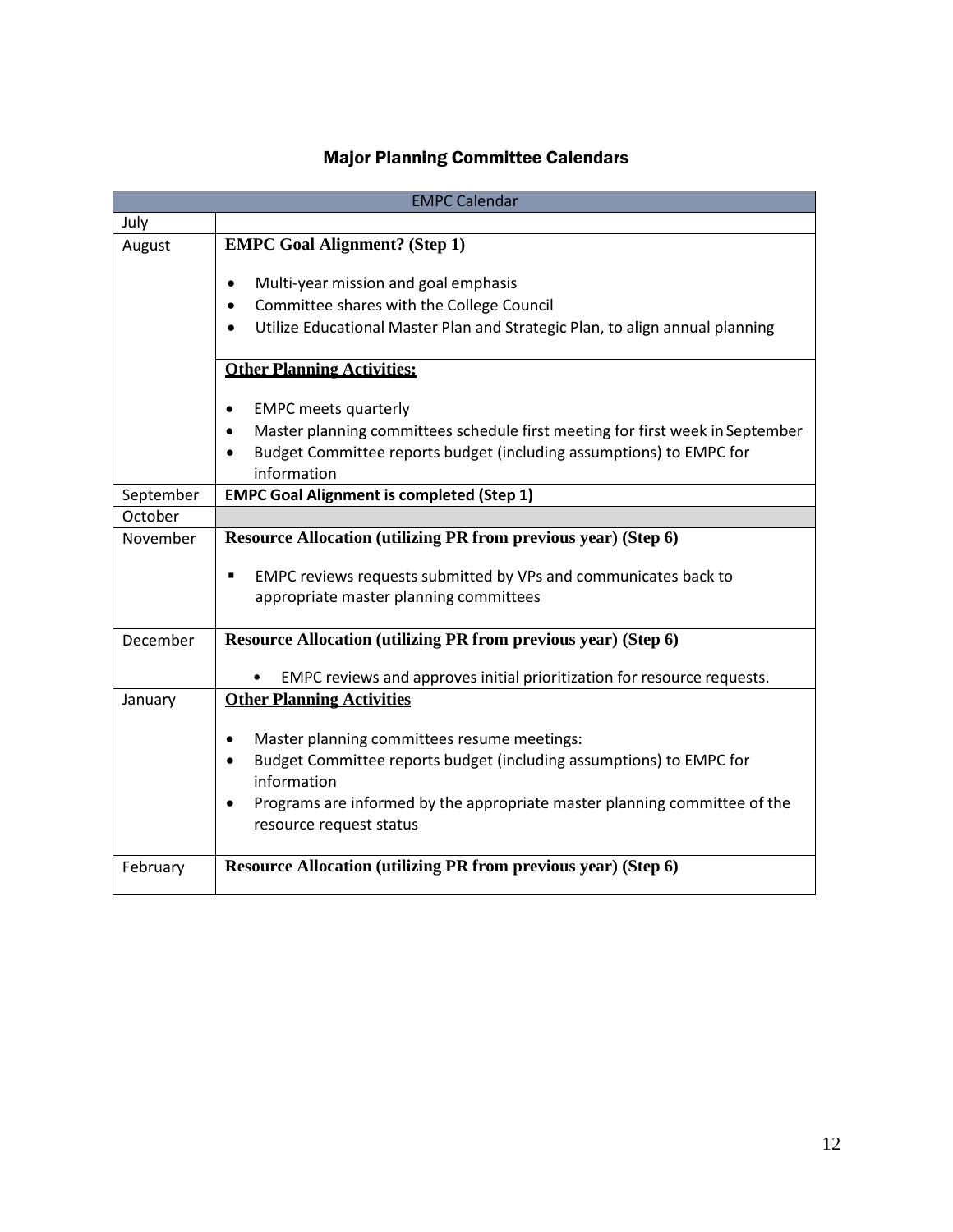|       | EMPC reviews and approves the resource request list<br>$\bullet$                       |
|-------|----------------------------------------------------------------------------------------|
|       | Recommendations are forwarded to the Superintendent/President                          |
|       |                                                                                        |
| March | <b>Other Planning Activities:</b>                                                      |
|       |                                                                                        |
|       | All master planning committees evaluate their process<br>$\bullet$                     |
|       | <b>EMPC reviews ILO assessment results</b>                                             |
| April | Accountability review (for the current year spending) (Step 9)                         |
|       |                                                                                        |
|       | VPs report on the progress of the action plans to EMPC and College Council             |
|       | <b>Other Planning Activities:</b>                                                      |
|       | All master planning committees review and update master planning document<br>$\bullet$ |
|       | and assess their role in integrated planning                                           |
|       | $\bullet$                                                                              |
|       | Evaluation of the integrated planning process occurs in EMPC utilizing input           |
|       | from the master planning committees; review and revision of the Handbook               |
|       | are conducted as needed                                                                |
| May   | Superintendent/President presents tentative budget to the college community            |
|       |                                                                                        |
|       | (Stop 7)                                                                               |
|       |                                                                                        |
|       | Results of the process are announced to College Council and EMPC and                   |
|       | disseminated campus-wide                                                               |
|       | Committees complete self-assessments                                                   |
|       | <b>Accountability review (Step 9)</b>                                                  |
|       |                                                                                        |
|       | OIE reports on progress of Educational Master Plan and Strategic                       |
|       | Implementation Plan to EMPC and College Council                                        |
|       | <b>Other Planning Activities:</b>                                                      |
|       | $\bullet$                                                                              |
|       | Budget committee updates budget (including assumptions) to EMPC for<br>information     |
|       | $\bullet$                                                                              |
|       | Tentative budget to EMPC                                                               |
| June  | College Council and EMPC determine changes to be made in the Handbook                  |

| <b>Master Planning Committee Calendar</b> |                                                                                                                                                                                                                                                                                                                                     |
|-------------------------------------------|-------------------------------------------------------------------------------------------------------------------------------------------------------------------------------------------------------------------------------------------------------------------------------------------------------------------------------------|
| August                                    | Master planning committees schedule first meeting for first week in September                                                                                                                                                                                                                                                       |
| September                                 | <b>Resource Allocation (Step 6)</b><br>Resource requests are sent to the appropriate master planning committee<br>$\bullet$<br>Vice presidents submit resource requests to the appropriate master<br>$\bullet$<br>planning committee<br>Requests are communicated between master planning committees if<br>$\bullet$<br>appropriate |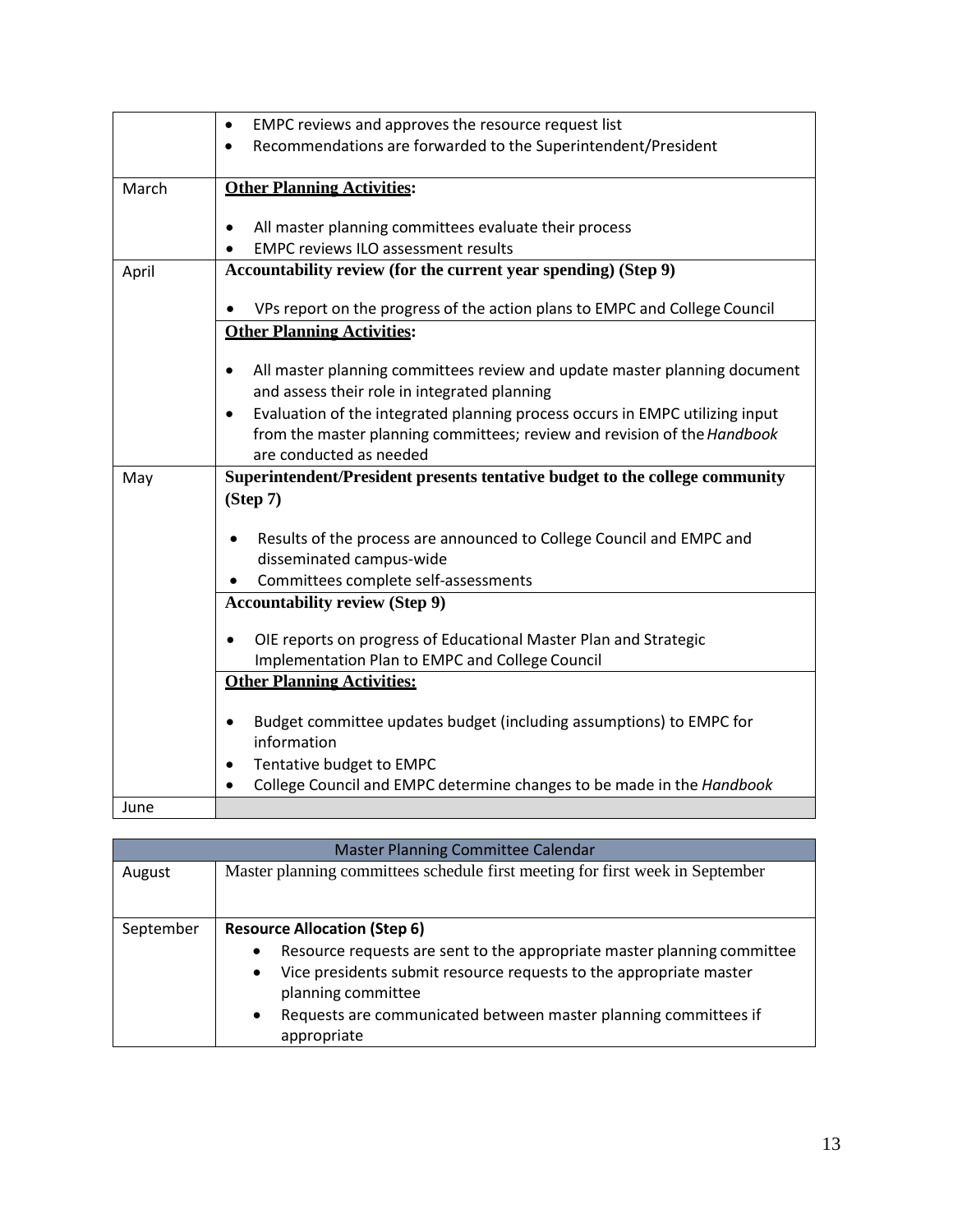|          | Planning committees prioritize requests within college divisions<br>Component goals are utilized in prioritization     |
|----------|------------------------------------------------------------------------------------------------------------------------|
|          |                                                                                                                        |
| October  | Annual component goals are developed in the master planning committees (Step 2)<br>IMPC, ASMPC, and SSMPC<br>$\bullet$ |
|          | Component goals are developed consistent with institutional goals                                                      |
|          | Planning committees continue to work on prioritizing resource requests                                                 |
|          | OIE reports on progress of Educational Master Plan and StrategicImplementation                                         |
|          | Plan to EMPC and College Council                                                                                       |
| November | Annual component goal development is completed (Step 2)                                                                |
| December | Master planning committees may not meet                                                                                |
| January  | Master planning committees resume meetings                                                                             |
|          | Programs are informed by their master planning committees of the status                                                |
|          | of resource requests (prioritization)                                                                                  |
|          | Merged lists go to all master planning committees<br>٠                                                                 |
| February | No deadlines                                                                                                           |
| March    | Master planning committees evaluate their processes with respect to                                                    |
|          | integrated planning, resource allocation, and their role as a planning                                                 |
|          | committee                                                                                                              |
| April    | Review and Revision                                                                                                    |
|          |                                                                                                                        |
|          | Master planning committees work on a review of the integrated planning                                                 |
|          | process and make recommendations for revision of the process to EMPC                                                   |
| May      | <b>Accountability Review (Step 9)</b>                                                                                  |
|          | Deans report on how resources were used to the appropriate master                                                      |
|          | planning committee                                                                                                     |
|          | <b>Review and Revision</b>                                                                                             |
|          |                                                                                                                        |
|          | Committees complete self-assessments                                                                                   |
|          | Master planning committees submit a review of the Integrated Planning                                                  |
|          | process and recommendations for revision of the process to EMPC                                                        |

| <b>PROAC Planning Calendar</b> |                                                                                                                                                                                                                                                 |
|--------------------------------|-------------------------------------------------------------------------------------------------------------------------------------------------------------------------------------------------------------------------------------------------|
|                                |                                                                                                                                                                                                                                                 |
| August                         | PROAC is complete and ready to be used for goal development<br>$\bullet$<br>(Step 1).                                                                                                                                                           |
| March                          | Results of the ISLO assessment are disseminated to EMPC and the College<br>$\bullet$<br>Council                                                                                                                                                 |
| April                          | Evaluation of program review processes for each area<br>$\bullet$                                                                                                                                                                               |
| May                            | Instructional deans submit summaries of their area program reviews to<br>$\bullet$<br>State of Assessment Report to be completed in August<br>Non-instructional areas submit summaries of their program reviews to<br>$\bullet$<br><b>PROAC</b> |

College Council Planning Calendar